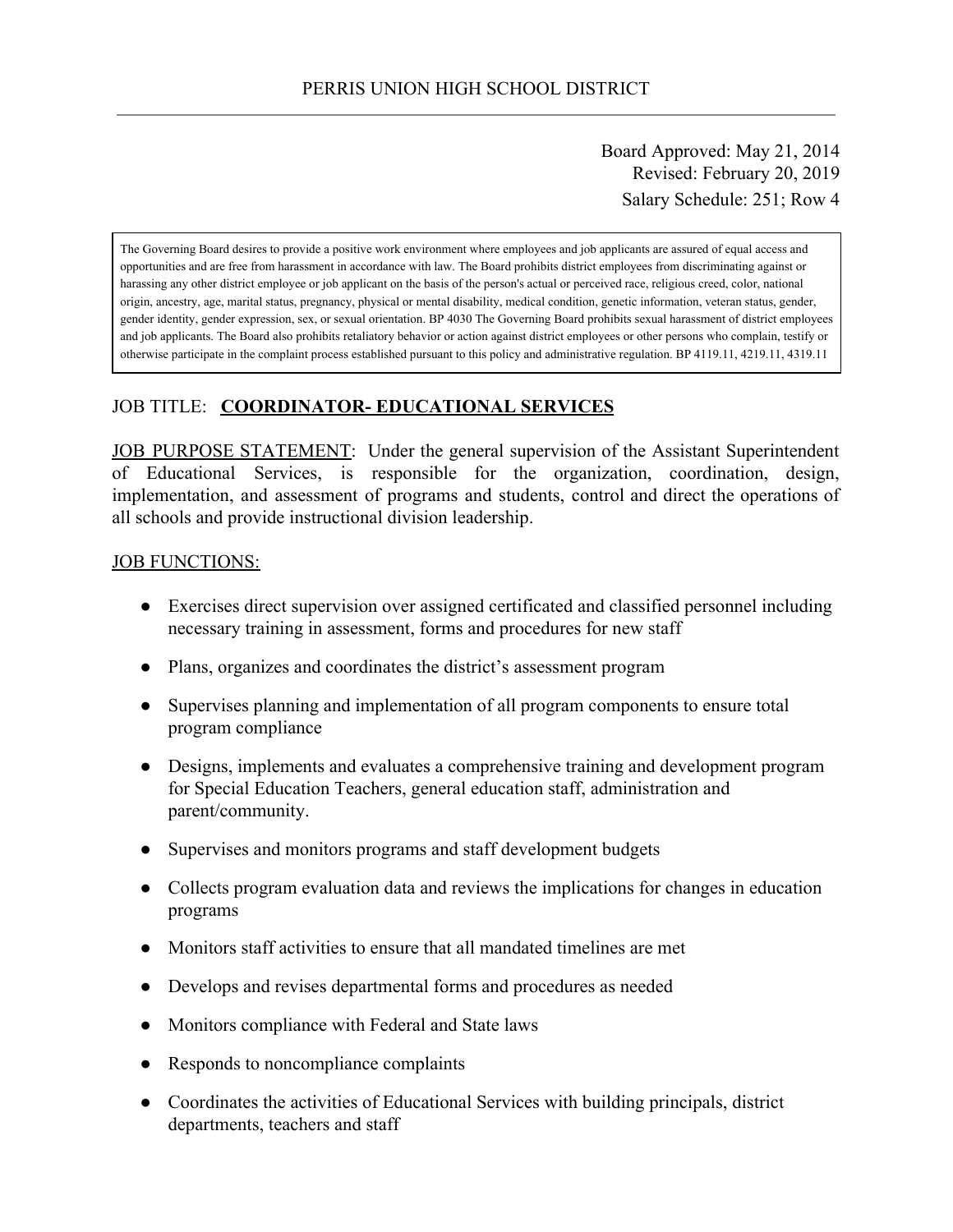## JOB TITLE: **COORDINATOR – EDUCATIONAL SERVICES** Page 2 of 4

### JOB FUNCTIONS - continued

- Compiles and coordinates computer data for State and Federal reports with support personnel
- Aids in the planning, development, and implementation of budget planning, and expenditure control processes and procedures
- Evaluates and analyzes complex problems, issues, and concerns, recommends appropriate alternative solutions
- Makes independent decisions
- Works autonomously
- Demonstrates good judgment and good problem-solving skills
- Organizes tasks, sets priorities and meets deadlines
- Manages multiple tasks
- Directs, supervises and instructs others
- Responds appropriately to evaluation and changes in the work setting
- Communicates effectively in oral and written form, utilizing a simplistic communication mode in ensuring understandable and through communication
- Establishes and maintains effective working relationships with staff, students, parents, and community members.
- Performs other duties as assigned

### KNOWLEDGE OF:

- Databases, spreadsheet applications, District Student Information System, District Special Education Information System, District Assessment System, and other technology programs
- State reporting regulations for assessment and accountability related data requirements, coding used in accountability reporting
- Accessibility and accommodation options and procedures for the assessment of English Learners and Students with Disabilities
- Principles, techniques, strategies, goals, and objective of public education.
- Procedures, methods, and strategies of organization, management, and supervision.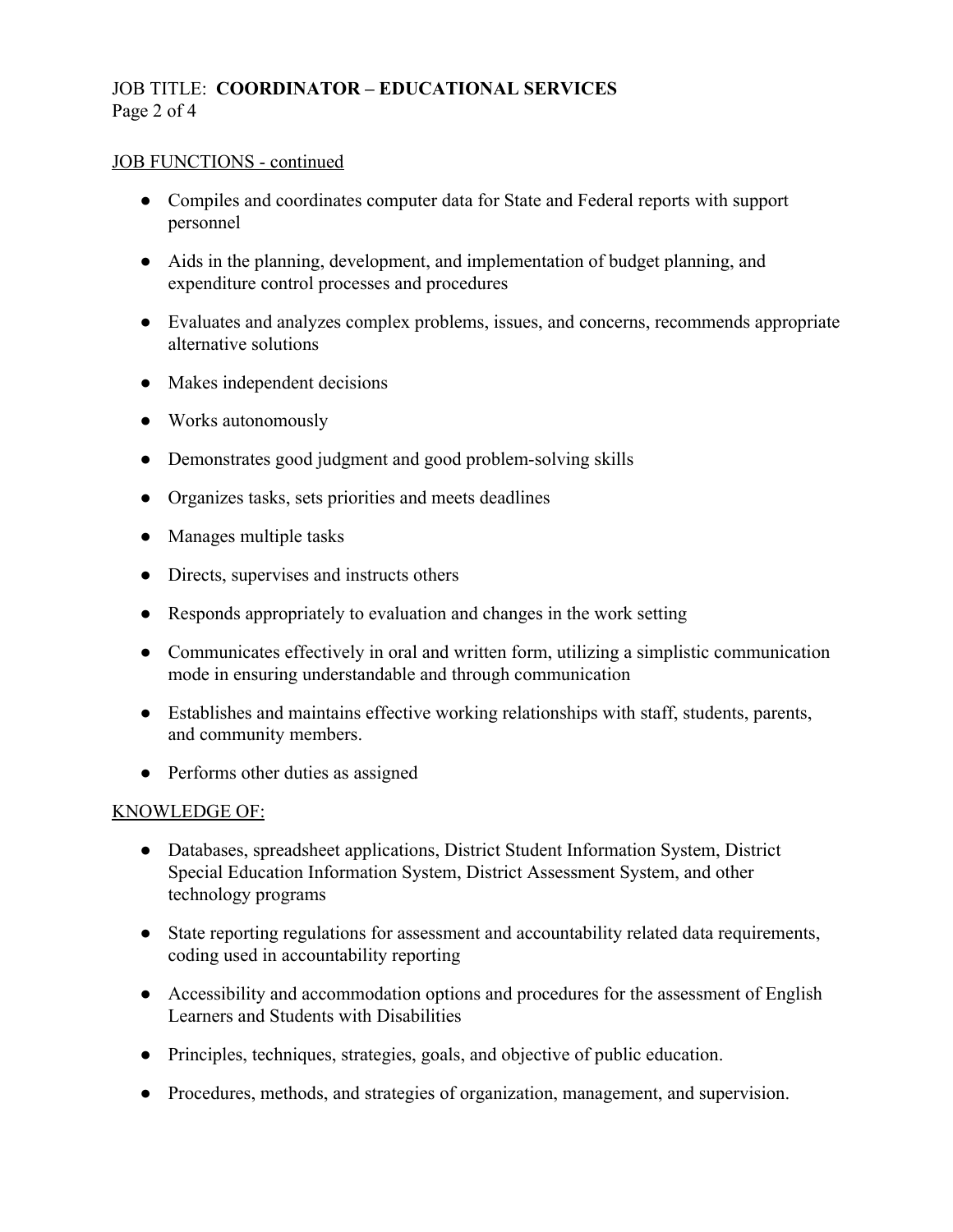# JOB TITLE: **COORDINATOR – EDUCATIONAL SERVICES** Page 3 of 4

### KNOWLEDGE OF - continued:

- Modern innovative and creative curriculum and instructional trends regarding secondary students.
- Curriculum development, instructional program delivery strategies, program supervision, assessment, and evaluation.
- Result and performance evaluation techniques pertaining to program and personnel performance effectiveness.
- Human relation strategies, conflict resolution strategies, and team building principles and techniques.

### PHYSICAL ABILITIES:

- Visual ability to read handwritten or typed documents, and the display screen of various office equipment and machines
- Able to communicate and obtain information in English
- Able to sit (for sustained period of time), stand, stoop, kneel, bend, lift (25 pounds), carry (25 pounds), and walk
- Able to climb slopes, stairs, steps, ramps and ladders
- Able to operate office machines and equipment in a safe and effective manner

### JOB QUALIFICATIONS:

Education:

● Master's or higher degree from recognized college or university of higher learning, preferably in secondary curriculum or administration or a field sufficiently related to insure performance success

### Experience Required:

- Five (5) or more years of successful teaching experience, secondary-level preferred.
- Two (2) or more years of site leadership experience, secondary-level preferred.
- Demonstrated expertise in curriculum/instructional leadership
- Demonstrated understanding in personnel supervision, budget development, facilities management, and community relations

●